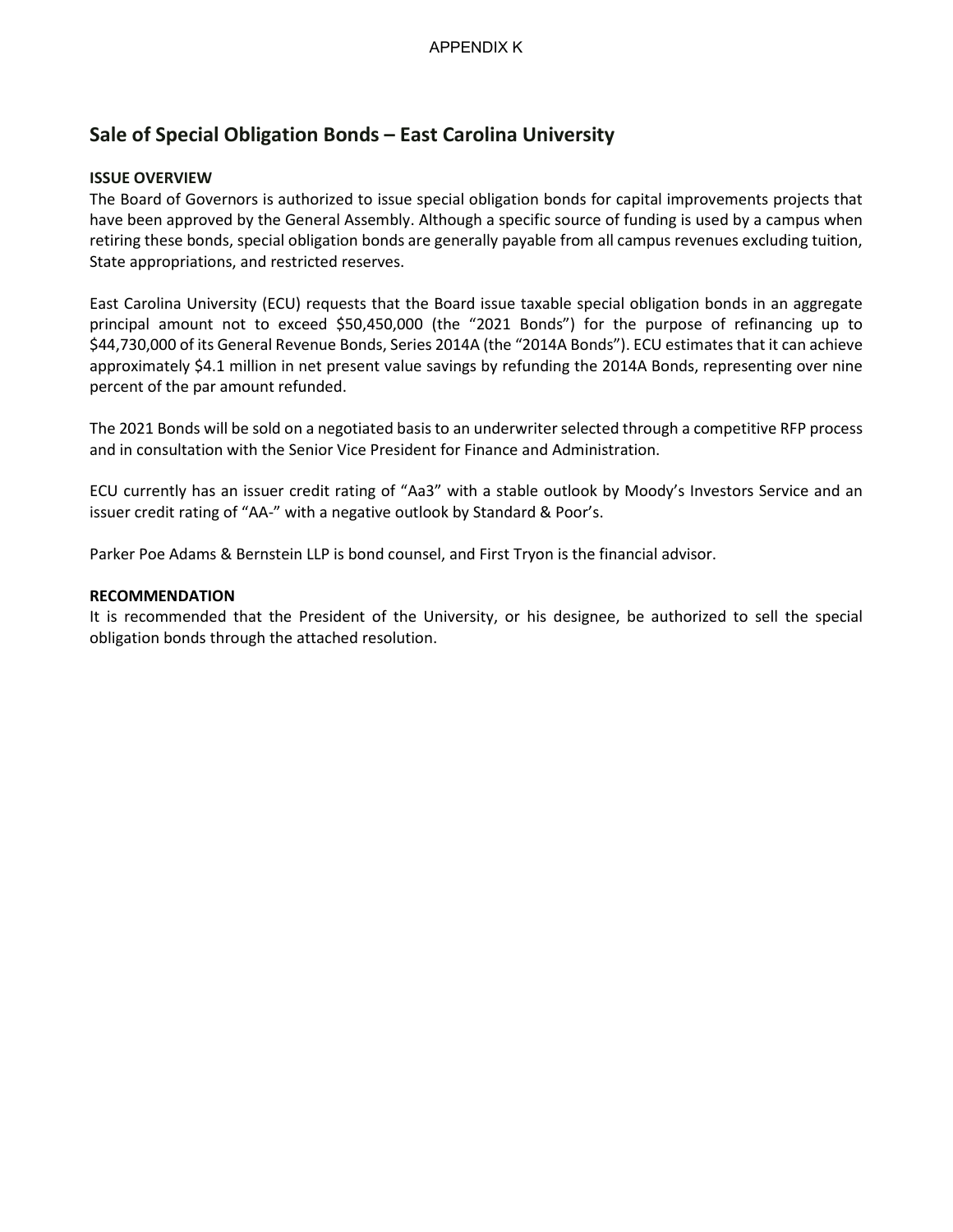#### APPENDIX K

## **RESOLUTION OF THE BOARD OF GOVERNORS OF THE UNIVERSITY OF NORTH CAROLINA SYSTEM AUTHORIZING THE ISSUANCE OF SPECIAL OBLIGATION BONDS TO REFINANCE SPECIAL OBLIGATION BOND PROJECTS FOR EAST CAROLINA UNIVERSITY**

*WHEREAS*, by Chapter 116 of the General Statutes of North Carolina, the Board of Governors (the *"Board"*) of the University of North Carolina System (the *"UNC System"*) is vested with general control and supervision of the constituent institutions of the UNC System;

*WHEREAS,* the Board is authorized by Chapter 116D of the General Statutes of North Carolina (the *"Act"*) to issue, subject to the approval of the Director of the Budget, at one time or from time to time, (1) special obligation bonds of the Board for the purpose of paying all or any part of the cost of acquiring, constructing, or providing special obligation projects and (2) refunding bonds for the purpose of refunding any bonds by the Board under the Act or under any Article of Chapter 116 of the General Statutes of North Carolina, including the payment of any redemption premium on them and any interest accrued or to accrue to the date of redemption of the bonds refunded;

*WHEREAS,* East Carolina University (*"ECU"*) and its financial advisor have advised the Board that it may be able to achieve debt service savings by refunding a portion of East Carolina University General Revenue Refunding Bonds, Series 2014A (the *"2014A Bonds"*), the proceeds of which were used to finance a residence hall;

*WHEREAS*, if debt service savings can be achieved, the Board has determined to issue East Carolina University Taxable General Revenue Refunding Bonds (with appropriate descriptions and series designations) in one or more series (the *"Bonds"*) in an aggregate principal amount not to exceed \$50,450,000 to (1) refund all or a portion of the 2014A Bonds maturing on and after October 1, 2024 (the *"Refunded Bonds"*) and (2) pay the costs of issuing the Bonds;

*WHEREAS*, the Board has determined to issue the Bonds under the General Trust Indenture dated as of June 1, 2003 (the *"General Indenture"*) between the Board and Wachovia Bank, National Association, the successor to which is U.S. Bank National Association, as trustee (the *"Trustee"*), and a Series Indenture (the *"Series Indenture"*) between the Board and the Trustee; and

*WHEREAS,* the Bonds and other obligations issued under the General Indenture are payable solely from any legally available funds of ECU, or of the Board held for ECU, in each Fiscal Year, but excluding (1) appropriations by the General Assembly of the State of North Carolina from the State General Fund, (2) tuition payments by ECU students, (3) funds whose purpose has been restricted by the gift, grant or payee thereof, (4) revenues generated by Special Facilities (as defined in the General Indenture) and (5) funds restricted by law (the *"Available Funds"*).

*WHEREAS,* Wells Fargo Bank, National Association (the *"Underwriter"*) will agree to purchase all of the Bonds pursuant to the terms of a bond purchase agreement (the *"Purchase Agreement"*) between the Board and the Underwriter;

*WHEREAS,* there have been made available to the Board forms of the following documents (the *"Board Documents"*), which the Board proposes to approve, ratify, execute and deliver, as applicable, to effectuate the financing: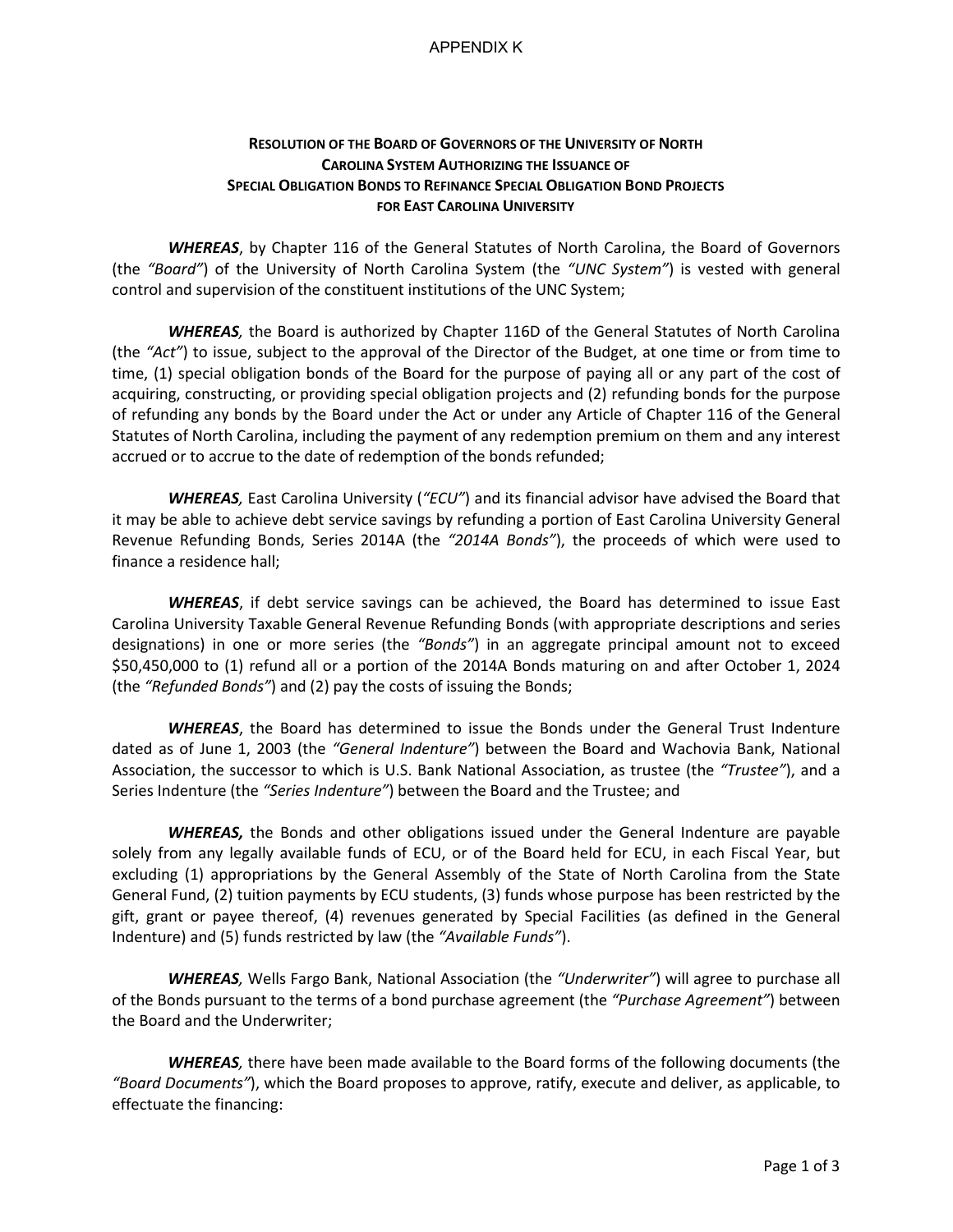- 1. the General Indenture;
- 2. the Series Indenture;
- 3. the Purchase Agreement;
- 4. an Escrow Agreement between the Board and U.S. Bank National Association, as escrow agent, related to the refunding of the Refunded Bonds;
- 5. the Preliminary Official Statement (the *"Preliminary Official Statement"*) relating to the Bonds, which after the inclusion of certain pricing and other information will become the final Official Statement (the *"Official Statement"*) relating to the Bonds; and
- 6. the Bonds in the form set forth in the Series Indenture;

*WHEREAS*, the issuance of the Bonds does not directly or indirectly or contingently obligate the State or any agency or political subdivision of the State to levy or to pledge any taxes to pay the cost, in whole or in part, of the Bonds in compliance with Section 116D-23 of the Act;

### *NOW, THEREFORE, BE IT RESOLVED* by the Board as follows:

Section 1. *Authorization of Bonds.* That the Board hereby authorizes the issuance of the Bonds in an aggregate principal amount not to exceed \$50,450,000 under the General Indenture and the Series Indenture to pay the costs of refunding the Refunded Bonds and costs incurred in connection with the issuance of the Bonds. The Bonds may be issued in one or more series of bonds, as the Senior Vice President for Finance and Administration and CFO of the UNC System (the *"SVP-Finance"*), or her designee, in consultation with the appropriate officers at ECU, determine to be in ECU's best interest to achieve debt service savings on the Refunded Bonds.

Section 2. *Sufficiency of Available Funds.* That the Board hereby finds that sufficient Available Funds are available to pay the principal of and interest on the Bonds and to provide for the maintenance and operation of the facilities at ECU to the extent required under the General Indenture.

Section 3. *Selection of Underwriters and other Financing Team Members.* That the Board authorizes the SVP-Finance and the Vice Chancellor for Administration and Finance of ECU to select comanaging underwriters for the Bonds, if necessary or desirable, and any other professionals necessary to undertake the financing as contemplated in this Resolution.

Section 4. *Authorization of Board Documents.* That the form and content of the Board Documents be and the same hereby are in all respects authorized, approved and confirmed, and the Chairman of the Board, the President of the UNC System, the SVP-Finance, the Secretary and the Assistant Secretary of the Board and the Secretary of the UNC System, or anyone acting in an interim capacity, individually and collectively (the *"Authorized Officers"*), be and they hereby are each authorized, empowered and directed to execute and deliver the Board Documents for and on behalf of the Board, including necessary counterparts, in substantially the form and content presented to the Board, but with such changes, modifications, additions or deletions therein as to them seem necessary,